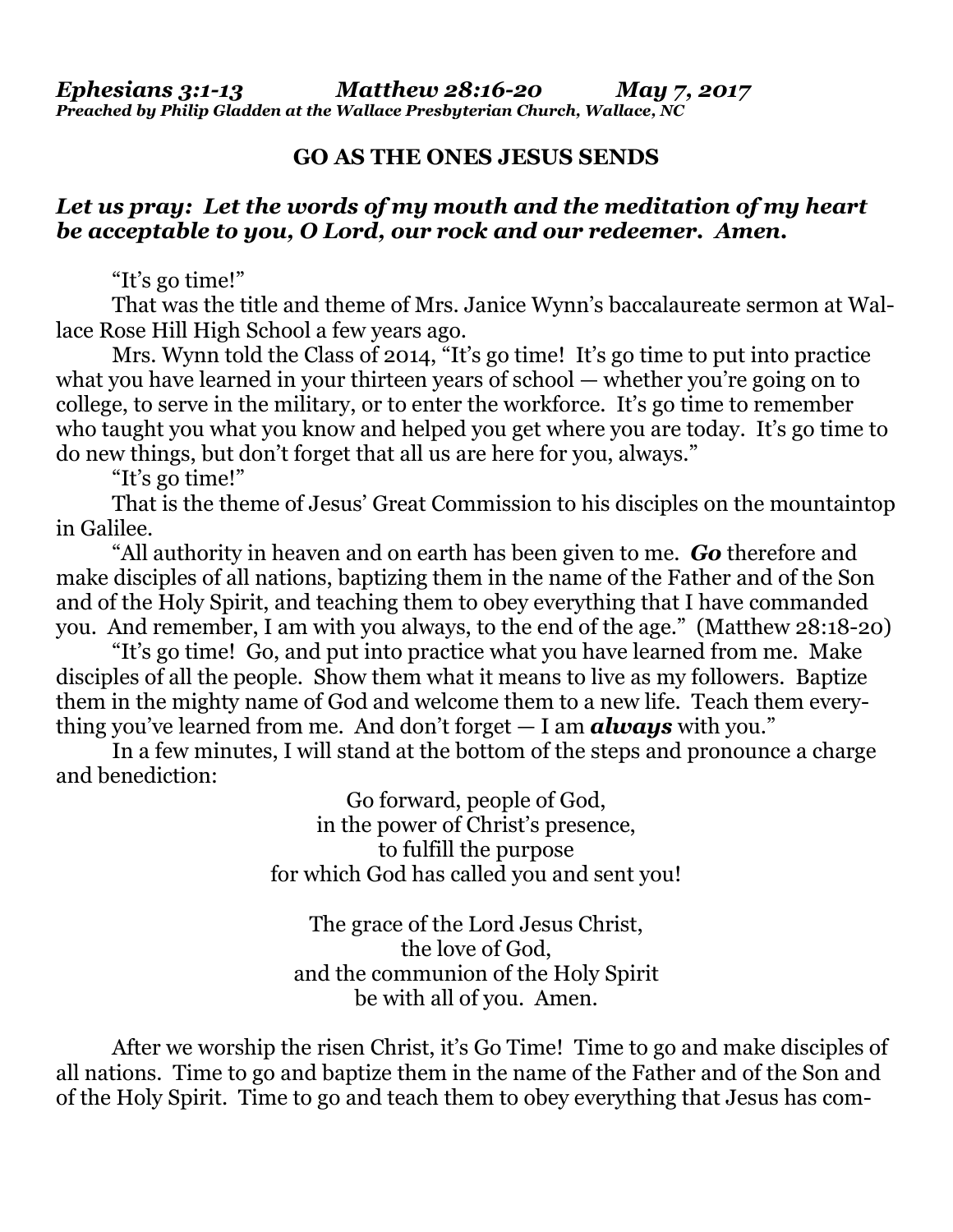manded us. Time to go and remember that our risen Lord Jesus Christ is always with us. Time to go as the ones Jesus sends. But . . .

Anne Brontë, the youngest member of the famed Brontë literary family, wrote, "There is always a 'but' in this imperfect world." That little three-letter word is even shorter in biblical Greek — just two letters (*de*), yet it's the fourth most frequently used word in the New Testament. Grammatically it's called an "adversative particle." The little word (usually the second word in the following phrase) is used to connect one clause with the preceding clause in order to show some contrast. One source says "the contrast is often scarcely discernible."<sup>1</sup>

That hardly seems to be the case in Matthew's story of the Great Commission. It's as if the final edit missed a most embarrassing detail in Matthew's manuscript. In the midst of the soaring rhetoric of Jesus' commissioning speech to his graduating class of disciples there on the mountain in Galilee, that pesky, troublesome, even scandalous little two-letter word shows up in verse  $17 -$  "When they saw him, they worshiped him; but some doubted."

Let's be honest for a minute. If you were telling the good news about Jesus the Messiah, the Christ, the son of David, the son of Abraham, and you got to the final crescendo, the great climax of the story, the mountaintop scene that will carry the story forward, would you have included that phrase "but some doubted"? Wouldn't the story be so much stronger, so much better, so much less embarrassing if it simply said, "When they saw him, they worshiped him," and then Jesus said, "It's Go Time!"?

But there it is  $-$  "but some doubted." What are we to do with that? Well, maybe the first thing we can do is admit that it's a startlingly honest admission — "they worshiped him, but some doubted." Maybe that's exactly where you find yourself this morning — "Here I am to worship, Here I am to bow down, Here I am to say that you're my God"  $-$  *but*  $\ldots$ 

*"*Doubt" has a negative connotation. The dictionary defines doubt as "to call into question the truth of something; to be uncertain of or in doubt about; to lack confidence in; to consider unlikely."

"They worshiped him, but some doubted." Why did the eleven disciples doubt? Or, to be more exact, what did the eleven disciples doubt? Since Matthew doesn't tell us, any answer we come up with is pure speculation, but . . .

Could it be some of them doubted that it was really Jesus?

Could it be some of them doubted he was really alive?

Could it be some of them lacked confidence in themselves there on the mountain? Could it be some of them considered it unlikely that Jesus would have anything to do with them since they had abandoned him in his time of need?

Could it be some doubted because seeing Jesus alive again rocked their world? Could it be some doubted because it seemed too good to be true?

It's easy to think of doubt as the opposite of faith. But notice that Matthew doesn't say anything about some of the disciples not believing in Jesus. Matthew says, "They worshiped him, but some doubted." The writer, Anne Lamott, comments that "the opposite of faith is not doubt, but certainty. Certainty is missing the point entirely.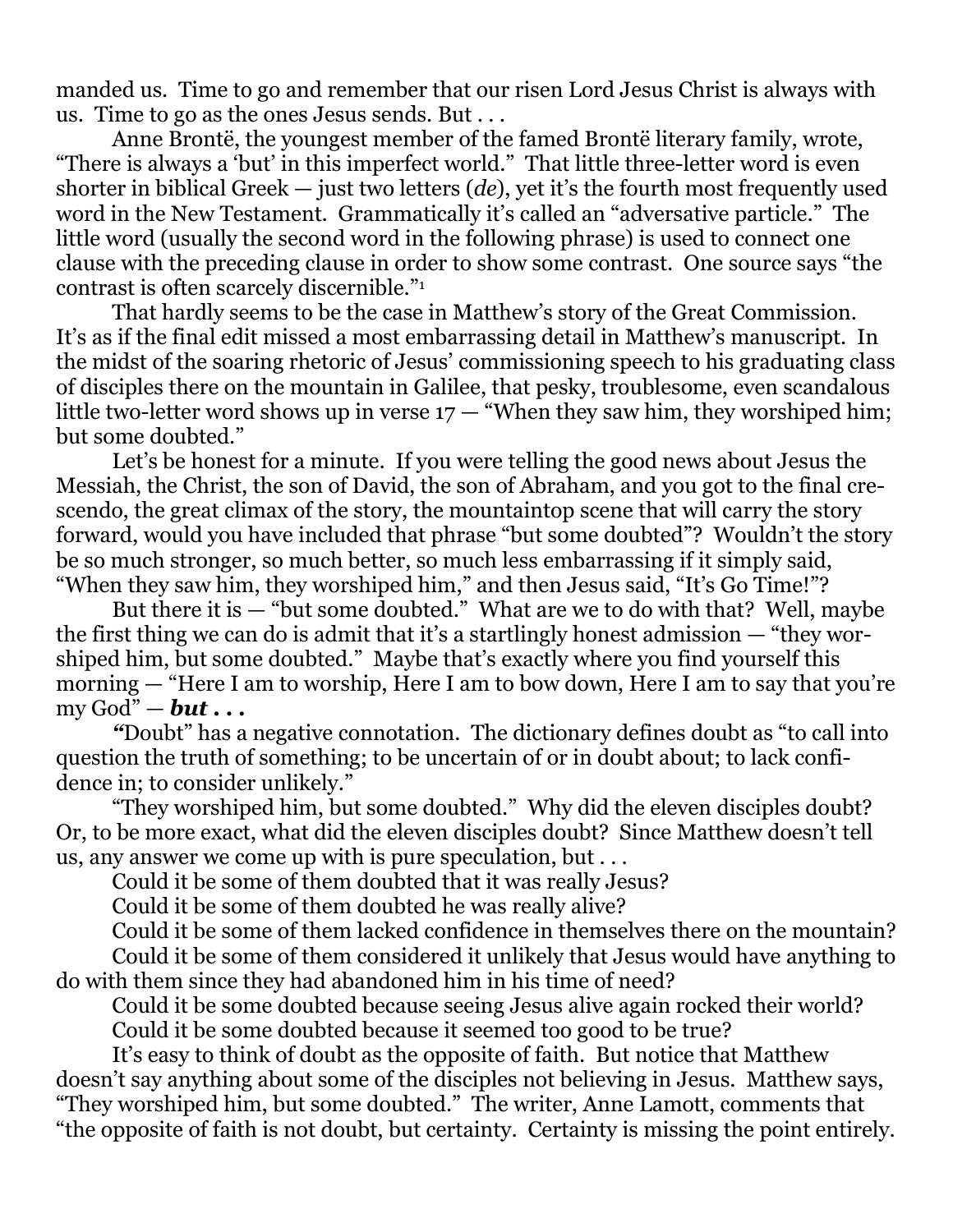Faith includes noticing the mess, the emptiness and discomfort, and letting it be there until some light returns."

In his book, *Wishful Thinking: A Seeker's ABC*, writer Frederick Buechner also talks about "doubt." He writes, "Whether your faith is that there is a God or that there is not a God, if you don't have any doubts, you are either kidding yourself or asleep. Doubts are the ants in the pants of faith. They keep it awake and moving. There are two principal kinds of doubt, one of the head and the other of the stomach.

"In my head there is almost nothing I can't doubt when the fit is upon me  $-$  the divinity of Christ, the efficacy of the sacraments, the significance of the church, the existence of God. But even when I am at my most skeptical, I go on with my life as though nothing untoward has happened.

"I have never experienced stomach doubt, but I think Jesus did. When he cried out, 'My God, my God, why hast thou forsaken me!' I don't think he was raising a theological issue any more than he was quoting Psalm 22. I think he had looked into the abyss itself and found there a darkness that spiritually, viscerally, totally engulfed him. I think God allows that kind of darkness to happen only to God's saints. The rest of us aren't up to doubting that way  $-$  or maybe believing that way either. When our faith is strongest, we believe with our hearts as well as with our heads, but only at a few rare moments, I think, do we feel in our stomachs what it must be like to be engulfed by light."<sup>2</sup>

When I planned my preaching for the Sundays of the Easter season, from April 30 - June 11, I picked three stories from Luke, Matthew, and John. On Easter Sunday, we heard Mark's story about the first Easter, when the women found the tomb empty, but didn't tell anyone anything, because they were so afraid. It didn't really dawn on me until I was working on this sermon that in the three stories from Luke, Matthew, and John, some of the disciples have doubts. Cleopas and his companion on the road to Emmaus sadly say, "But we had hoped that he was the one to redeem Israel." (Luke 24:21) On the mountain in Galilee, they worshiped him, but some doubted. (Matthew 28:17) The disciples told Thomas, "We have seen the Lord," but he said to them, "Unless I see the mark of the nails in his hands, and put my finger in the mark of the nails and my hand in his side, I will not believe." (John 20:25)

Does that mean these disciples believed in Jesus any longer? That doesn't seem to be what's going on. Instead, they seem to be struggling with the new reality of life in the risen Lord. Maybe it's a combination of all sorts of things — wonder, amazement, fear, uncertainty, their world being turned upside down, questions about their future.

In September 1982, the beginning of our final year in seminary, I sat in the office of Dr. Bill Arnold at Union Presbyterian Seminary in Richmond. Bill was one of our pastoral care professors, but I wasn't there to talk with him about class assignments. I was there to talk with him about whether or not I wanted to finish my seminary training and be a minister in the church. August 1981 - August 1982 had been an incredibly stressful year. My father died in May 1982, and that rocked my world. It was unexpected, and his death seemed to contradict all of the messages I was getting from so many people — "'We're praying for him. Everything's going to work out great. He'll be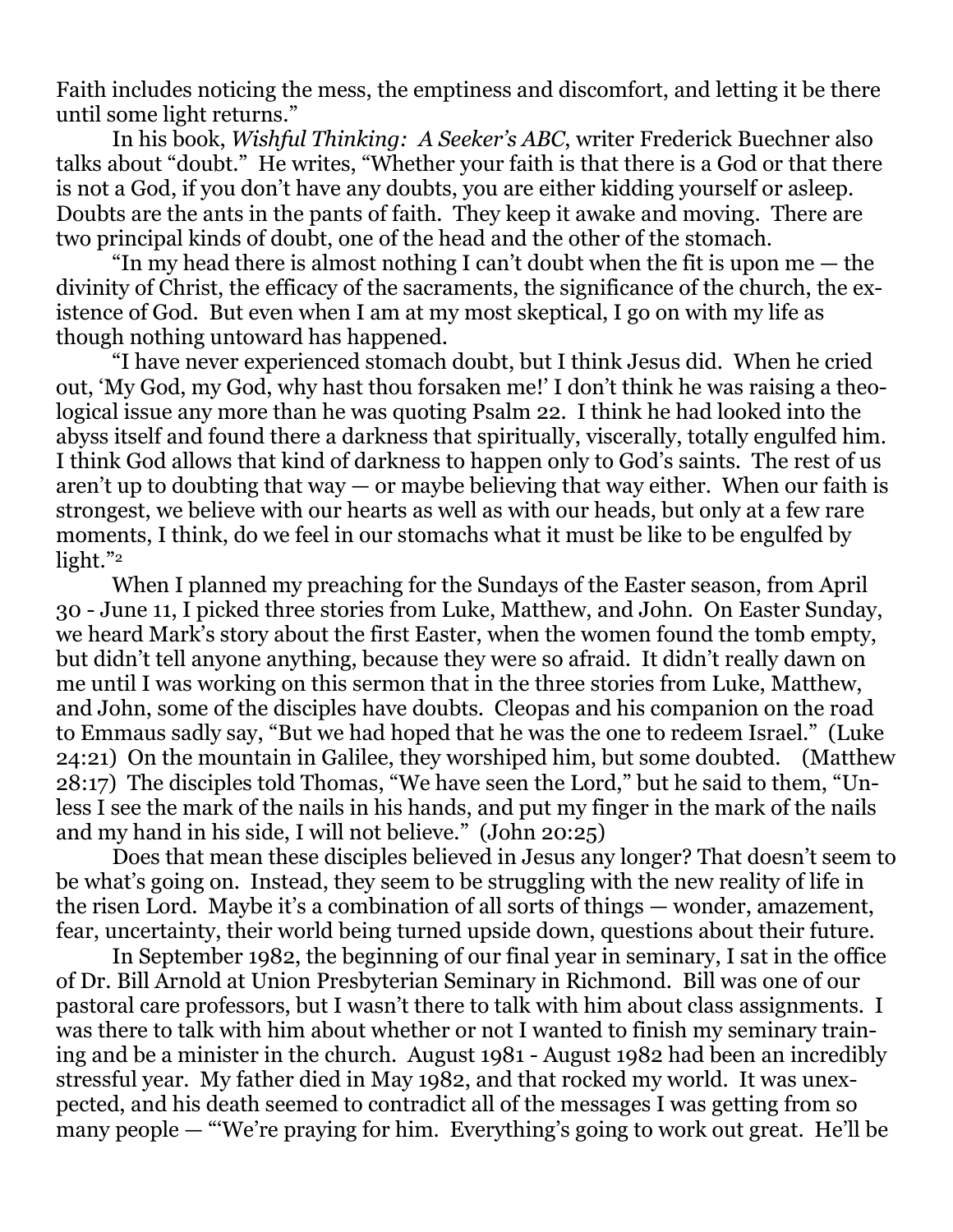fine." Also, Nancy and I had gone through a very trying internship at a church where the senior pastor was asked to leave under very bad circumstances. Not only were Nancy and I left to serve as pastors of an 800 member congregation for three months, some people wanted to drag us into the minister's problems and blame us somehow for his being asked to leave. It was a tough time.

I wasn't sure I wanted to keep going with this ministry thing. I hadn't quit believing in Jesus or anything like that, but I had some serious doubts and questions about life and ministry and what God was calling me to do. I remember getting up on Sunday mornings and going to church with Nancy, where I worshiped, but doubted at the same time.

I'm glad Matthew didn't sanitize his final story by editing out that phrase "but some doubted." In fact, maybe Matthew intentionally put that in his story, because it so honestly describes where we will undoubtedly find ourselves at some point(s) in our faith journey.

I take great comfort and hope in two things from this last story in Matthew's gospel:

1) The Greek grammar of "but some doubted" could allow for it to be translated "they (meaning "all of them" doubted," but that little word *de* separates out some of the disciples from the rest. However, we can be grateful that Jesus doesn't separate the disciples by saying something like, "Those of you who worshiped me without doubting, go and make disciples and baptize and teach; the rest of you, get out of my sight!" No, Jesus came and said to *them* (all of them), "It's Go Time!"

And 2) "but some doubted" is not the last word in Matthew's story and gospel. That place of honor belongs to this wonderful promise, "And remember, I am with you always, to the end of the age." Way back at the beginning of his gospel, Matthew tells us, "they shall name him Emmanuel, which means, 'God is with us.'" (Matthew 1:23) Matthew wraps his story with the promise that God is with us always in the person of Jesus our risen Lord.

In a few minutes, we will sing about going out as the ones Jesus sends, with all of our faith and our doubts and our questions and our hopes and our fears, with the promise of Jesus always with us to sustain us and carry us.

> *Go to the world! Go struggle, bless, and pray; the nights of tears give way to joyous day. As servant church, you follow Christ's own way. Alleluia. Alleluia. Go to the world! Go as the ones I send, for I am with you till the age shall end, when all the hosts of glory cry "Amen!" Alleluia. Alleluia.*

*Let us pray: Lord Jesus Christ, just as you did so long ago with your disciples in Galilee, commission us again to worship you, to experience your love, to sense your trust in us, though we sometimes doubt, to*